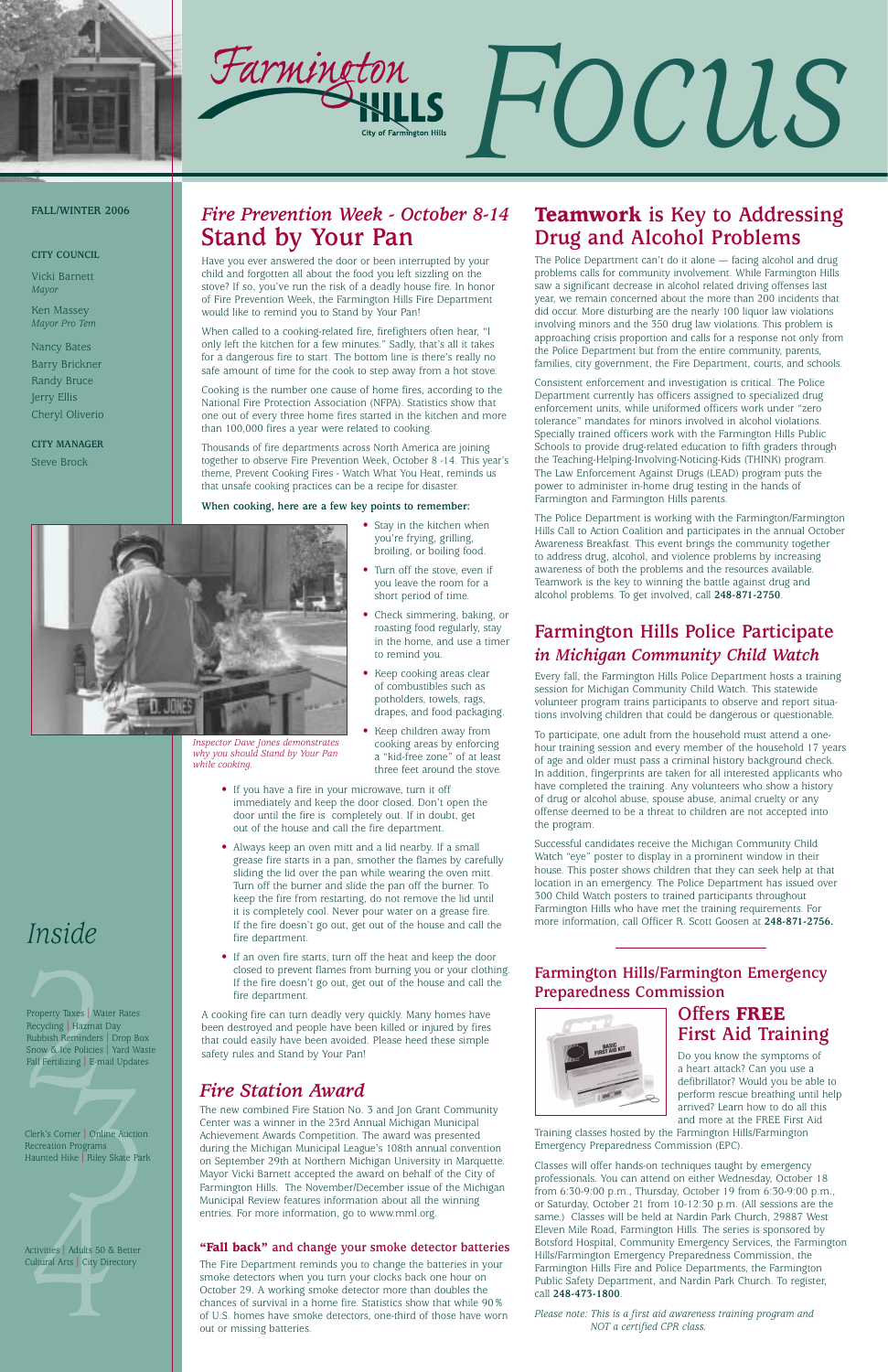### **RUBBISH REMINDERS**

#### **Holiday Garbage Pickups**

- **Thanksgiving** –- No collection Thursday, November 23rd. Monday through Wednesday - regular collection. Thursday and Friday - collection delayed one day.
- **Christmas and New Year's Day** No collection Monday, December 25th and Monday, January 1st. Monday through Friday both weeks - collection delayed one day.
- **Martin Luther King Day and Presidents' Day** City offices closed Monday, January 15th and Monday, February 19th. Collection takes place on the regularly scheduled day.
- Garbage is not collected on New Year's Day, Memorial Day, Fourth of July, Labor Day, Thanksgiving Day, and Christmas Day. For details, go to www.ci.farmington-hills.mi.us.



# **Drop Box Available**

If the weather's bad or you're in a hurry, use the convenient green drop box located on the traffic island just south of Eleven Mile between City Hall and the Police Station. No need to park and enter the building to pay taxes or drop off absentee ballots or applications for absentee ballots. The box is emptied several times a day. **Just a reminder - winter taxes are due by February 14, 2007.**

# *Did you know... that tax bills are not forwarded?*

Property tax bills are sent to the address of record with the City and are mailed with the designation "address service requested." This means that tax bills will not be forwarded. If you have filed either a forwarding address or a temporary hold with the Post Office, your tax bill will be returned to the Treasurer's Office.

If you wish to receive a bill at a different address for a single season you must inform the Treasurer's office. If you wish to permanently change the mailing address of a tax bill, notice must be sent to the Assessor's Office in writing. Please note: Failure to receive a bill does not waive the tax or any penalty for late payment. For more information, call **248-871-2480**.

## *Snow & Ice Control Policies*

Farmington Hills DPW employees provide snow and ice control services for a 300-mile network of major roads, school bus routes, and subdivision streets. Major roads and school bus routes receive the highest priority and are plowed and salted following any accumulation of snow or ice. Local streets, however, are plowed only if the accumulation reaches four or more inches. If the accumulation is less than four inches, subdivision streets are spot salted on hills, curves, and intersections.

To supplement the City's plowing, individual homeowners or associations can request that the City place 55-gallon drums filled with a mixture of sand and salt at intersections and hills. For information on requesting sand and salt barrels, call **248-871-2850**.

# **Recycling** *Reminders*

# Recycle your old cell phone

In honor of America Recycles Day, held annually on November 15th, why not donate your old cell phone to the Senior Division? Cell phones must be in working condition and include the car charger or AC/DC recharging unit. They'll be reprogrammed for emergency 911 usage by area senior citizens. Drop off old cell phones at the Costick Center front desk and remember to erase any personal information and make sure your account has been terminated. For more info, call **248-473-1800**.

# **Recycle your Christmas tree**

Drop off your Christmas tree for recycling at Glen Oaks Golf Course from Dec. 26th through January 14th from 9 a.m. until 5 p.m. at the east end of the clubhouse parking lot at 30500 West Thirteen Mile Road, just east of Orchard Lake. Trees must be free of all decorations, lights, and tinsel. For more info, call **248-858-0906** or go to www.oakgov.com/parksrec. Christmas trees placed at the curbside will be collected by the garbage truck and put in with the regular trash.

# **Recycle your holiday cards**

Toss your old holiday cards loosely in your recycling bin or place them with newspapers in a brown paper bag. All greeting cards are accepted except for those with glitter or metallic paper — these can't be recycled and should go in with your regular trash. You can also put junk mail, office paper, loose leaf paper, manila folders, and even paperback books in your recycling bin. For a copy of the Curbside Recycling Guidelines, call **248-871-2850** or go to www.ci.farmington-hills.mi.us.

# **Water & Sewer Rates changed July 1, 2006**

Each year on July 1st, the Detroit Water and Sewerage Department updates the rates for the 125 communities (including Farmington Hills) that use their water and sewer service.

Residents are billed four times annually for the actual amount of water used, which is measured in lots of 1,000 cubic feet of water. As of July 1st, water rates will increase \$0.78 from \$20.11 to \$20.89 per 1,000 cubic feet of water with a minimum bill of \$33.42 per quarter. Sewer rates will increase \$0.34 from \$18.85 to \$19.19 per 1,000 cubic of water with a minimum bill of \$30.70 per quarter. Minimum bills are necessary to share in the cost of operating and maintaining the water and sewer systems. Residents without City water will pay a flat rate of \$95.95 per quarter for sewer services.

Similar to last year, this year's rate change will help fund major improvements in Detroit's century-old water system, which is one of the largest in the world. The improvements are designed to provide residents with safer drinking water and cleaner rivers. For example, a new water works plant will be built that will use a process called Ozonation to kill bacteria instead of using chlorine. Ozonation, as effective as chlorine in killing bacteria, is less harmful to the environment and to consumers. Detroit will also replace and update equipment at its waste water treatment facility and build retention basins to prevent the discharge of raw sewage into the Detroit and Rouge Rivers.

### **DUAL METERS**

The City's Dual Meter Program allows a property owner to have a second water meter installed to measure water that will not enter a sanitary sewer but will be directed exclusively to an outside connection such as a sprinkler system or swimming pool. (Whether or not you take advantage of the dual meter program, we do ask that lawn watering take place between 11:00 A.M. and 3:00 P.M. to avoid peak hours of normal household use.)

If you install a dual meter, the sewage rate will be billed only on the amount of water that enters the sewer system through your home. Sewage fees will not be charged on the water that flows through the second meter exclusively for outside use.

Installation of a second meter costs about \$710. This includes \$410 for the meter and permit charges and approximately \$300 for plumbing costs, which will vary depending on the complexity of the changes required at your home.

For a worksheet to evaluate whether a second meter would be cost effective, call the Department of Public Services at **248-871-2530** or go to www.ci.farmington-hills.mi.us. For questions on water and sewer issues, call the Operation and Maintenance Division of the Oakland County Drain Commissioners Office at **248-858-1110**.

### **E-MAILED UPDATES FROM CITY HALL**

Be in the know about the City of Farmington Hills! Receive e-mailed updates on road construction, cultural arts or ice arena activities. Go to www.ci.farmington-hills.mi.us, click on Reference Desk, then Mailing List to subscribe. For more information, call **248-871-2430**.

## **Fall Yard Waste Pickup**

If you can't mulch all your leaves when you do your fall cleanup, choose from the following options for yard waste disposal:

- Use brown paper yard waste bags. Leaves in plastic bags or decorative plastic pumpkin bags will not be picked up.
- Put yard waste in garbage cans with yard waste stickers available free at City Hall or the DPW. Cans larger than 32 gallons or weighing more than 60 pounds will not be emptied, due to worker safety issues.

Yard waste pickup ends this year on December 15. After that date, yard waste cannot be picked up in accordance with the City's contract and with Michigan laws governing yard waste disposal. Call **248-871-2850** if you have questions.

## **FALL FERTILIZING**

Did you know that fall is the most important time to fertilize? Fall fertilizing promotes deep, healthy root systems and minimizes weeds and diseases. Spring applications can actually harm lawns by promoting more blade growth than root growth and by making lawns more susceptible to drought. A single application of slow-release fertilizer in the fall may be sufficient to provide a great foundation for the coming growing season.

# **Fall HazMat Day**

The regional Fall Household HazMat Day will be held on Saturday, October 14 from 9:00 am to 2:00 pm in Southfield at RRRASOC (the Resource Recovery and Recycling Authority of Southwest Oakland County) at 20000 W. 8 Mile Road, just east of Evergreen. Residents of Farmington Hills, Farmington, Southfield, Novi, Wixom, Walled Lake, South Lyon, and Lyon Township are all eligible to attend and must show proof of residency.

Along with hazardous materials and computer equipment, up to 100 pounds of personal documents can be taken for shredding and old mercury thermometers can be traded in for free new digital ones. For a complete list of accepted/nonaccepted items, go to www.ci.farmington-hills.mi.us or www.rrrasoc.org or call

**248-208-2270**. Please note: NO latex paint will be accepted.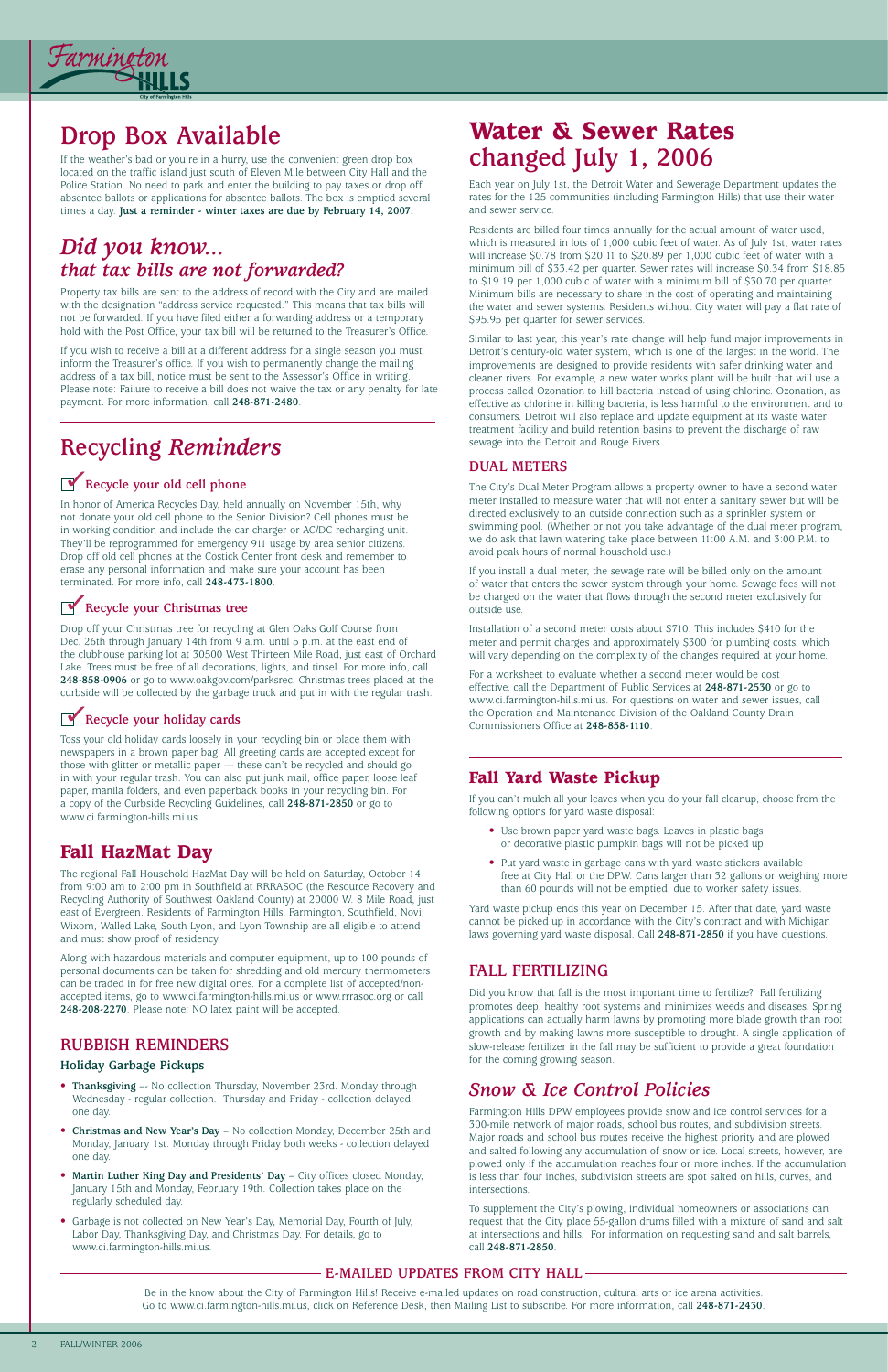# *Focus*

# **Clerk's Corner**

# ✰ **VOTE TUESDAY, NOVEMBER 7, 2006** ✰

#### *GENERAL GUBERNATORIAL ELECTION*

**OFFICES:** Governor/Lt. Governor Unites States Senator Representative in Congress - 9th District State Senator - 14th District State Representative - 37th District State Boards County Commissioner - 14th and 15th Districts

**PROPOSALS:** To view statewide proposals, go to www.Michigan.gov.

#### **NEW EQUIPMENT TO ASSIST DISABLED VOTERS**

Each precinct has one new Automark unit designed to assist disabled voters. It's equipped with a Braille keypad, audio instructions, magnification, and is designed for "touch screen" voting. A blank ballot (identical to all other ballots) is issued to the voter and inserted into the machine, which then scans the ballot and prompts the voter on how to proceed. Once the voter has prompted the machine to mark the ballot, it will be ejected. The Automark ONLY marks the ballot, the same M-100 tabulator used for all other ballots actually counts the votes cast. To view this new equipment, please visit the Clerk's Office.

- Are 60 years of age or older
- Are physically unable to attend the polls without assistance of another
- Are appointed as a precinct worker in a precinct other than your own
- Expect to be absent from the community in which you are registered on election day
- Cannot attend the polls because of the tenets of your religion
- Cannot attend the polls because you are confined to jail awaiting arraignment or trial

#### **ARE YOU REGISTERED TO VOTE?**

You must be registered 30 days prior to Election Day in order to be eligible to vote. If you move to a new community, you must re-register under your new address. The deadline to register for the November 7th Gubernatorial Election is Tuesday, October 10, 2006.

#### **ABSENTEE VOTER BALLOTS**

You are eligible for an absentee ballot if you:

**Attention students away at college or residents temporarily out-of-state:** If you register to vote by mail, you are not eligible to vote by absentee ballot in your first election and must vote in person. This does not apply to anyone 60 years of age or older. If you have questions concerning your eligibility for an absentee ballot, call **248-871-2418.**

#### Dual applications for absentee ballots covering both the August Primary and November Gubernatorial Elections were automatically mailed to ALL persons 60 years of age or older and to disabled persons who requested an application in early June. All other eligible persons who want an absentee ballot can call **248-871-2410** for an application or download the application from www.ci.farmington-hills.mi.us (Quick Link - Election Information.)

#### **PASSPORTS**

New legislation takes effect at the end of December 2006 that requires passports for all air and sea travel anywhere outside the U.S., including Canada. By December 31, 2007, the requirement will be extended to all land border crossings as well. The City Clerk's office now processes passport paperwork then sends it to the federal government for issuance. Complete details on what's required to obtain a passport can be found at www.ci.farmington-hills.mi.us or by calling **248-871-2410**. Please note that the City Clerk's Office will not be processing any passport applications on Election Day - November 7, 2006.

#### **ELECTION INSPECTORS WANTED**

The City of Farmington Hills is looking for help at the polls for upcoming elections. You must be a registered voter in Oakland County or a student at least 16 years of age who is a resident of Oakland County and eligible to work. The polls are open from 7:00 a.m. until 8:00 p.m. All election inspectors are required to be at their assigned precinct by 6:00 a.m. on Election Day. Election Inspectors are paid \$125 for the day and Chairpersons are paid \$160 for the day. For further information, call **248-871-2413**.

### *Riley Skate Park*

In July 2006, George Riley and the Riley Foundation donated \$500,000 to the Farmington Hills Skate Park Project. The 29,000 square foot Riley Skate Park will provide community youth with a premier concrete skate park where they can exercise in a clean, safe environment without endangering people or damaging property.



Riley Skate Park is being funded by corporate donations, fund-raisers, and support from small businesses and individuals. The goal is to raise \$850,000 by December of 2006 in order to build Riley Skate Park in 2007.

You can be a part of the fund-raising! Attend the F2H Community Investment Fun(d) Night on Thursday, October 19 at 6 p.m. at the Costick Center. Activities include Vegas games, a Reverse Raffle, a Texas Holdem' Tournament, roaming dinner, and entertainment. Kids can eat dinner, watch movies, and play games. Tickets are \$40 per adult (additional \$40 for the Texas Holdem' Tournament or \$75 for everything) and \$5 per child (ages 5 and up). Tickets available at the Costick Center.

For more information or to donate to Riley Skate Park, contact Bryan Farmer at **248-473-1805** or bfarmer@ci.farmington-hills.mi.us. To see a rendering or to find out how you can buy an engraved brick to be placed at the Skate Park entrance, go to www.F2H.org.

### **Recreation Programs** *To register, call 248-473-1800.*

#### **Boo Bash**

Enjoy Halloween fun at the Heritage Park Day Camp Building on Saturday, October 21 from 4 to 7 p.m. Activities include face painting, hayrides, s'mores, Nature Center tours, "candy free" trick or treat stations, and pizza served from 4 to 5 p.m. Special shows of Basically Bats feature LIVE fruit and insect-eating bats from the Bat Zone at 5:30 and 6 p.m. Wear your favorite costume! Ages preschool through third grade with parents. Fee is \$9 resident/\$14 non-resident per child and per adult. Registration deadline is October 12.

#### **14th Annual Holiday Lights Ceremony**

Join the festivities at the 14th Annual Holiday Lights Ceremony on Tuesday, November 21 at 6:30 p.m. at the City Hall fountain on the corner of Eleven Mile and Orchard Lake Roads. Trees at City Hall will be illuminated, Santa will be on hand, and refreshments will be served at the Fire Station after the ceremony.

#### **Daddy Daughter Dance**

Dads, treat your daughter(s) to a special evening out at the Shannon Hall/Dublin Gym in the Costick Center on Friday, February 9 from 7 to 8:30 p.m. or Saturday, February 10 from 7 to 8:30 p.m. Entertainment, dancing, a corsage for daughter(s), a boutonniere for dad, refreshments, and a memorable picture are all included. Space is limited to the first 500 participants per evening. Fee is \$9 resident/\$14 non-resident per child and per adult. Registration deadline is February 1.

### *Prepare to be scared at the Heritage Park Haunted Hike!*

*Heritage Park will come alive with creatures of the night at the annual Haunted Hike!* 

• **Thursday, October 26,** 7:30-9 pm - \$5 per person • **Friday, October 27,** 7:30-9:30 pm - \$7 per person • **Saturday, October 28,** 7:30-9:30 pm - \$7 per person

*(Please note: The event is recommended for individuals 7 years old and up.)* 

If you'd prefer to scare others, get a ghoulish group together and create a scary station! Each group is provided with \$200 for the three evenings to help offset any expenses. Call Andy Lang at **248-473-1803** to receive an information packet. You'll need to submit a proposal about your "haunting experience." A minimum of five participants are required for each station.

# **Deals, Deals** *and More Deals*

Let your "mouse" do your bidding your keyboard mouse, that is. The City of Farmington Hills, in conjunction with 20 other local communities, is now participating in the Michigan Inter-governmental Trade Network (MITN). This regional online auction service offers surplus goods and police property to the highest bidder. Items for sale include anything from tools and televisions to bicycles and boats. The online auction enables the City to save costs associated with having an annual auction and also produces revenue from items that are sold. For more information or to view items for sale, go to www.mitn.info and click on Surplus Auctions.



*Senior Buyer Kelly Monico shows some of the bikes available through the MITN online auction service.*